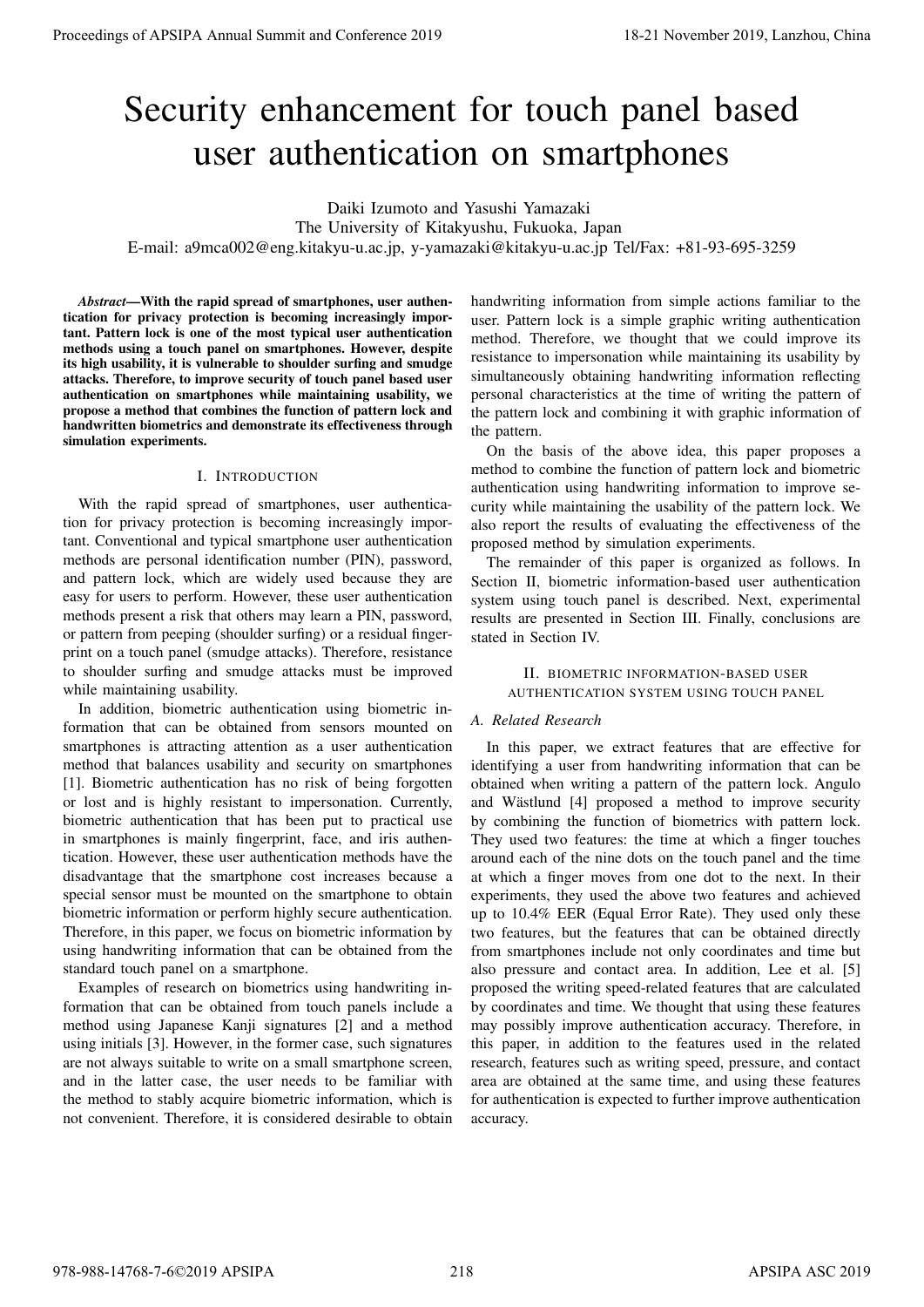#### *B. Selecting Features*

TABLE I FIRST FEATURES THAT CAN BE OBTAINED FROM A SMARTPHONE

| Name                                                                                 | Description                                             |  |  |
|--------------------------------------------------------------------------------------|---------------------------------------------------------|--|--|
| Position on touch panel                                                              | $X$ -coordinate Y-coordinate                            |  |  |
| Time stamp                                                                           | Acquisition time of time series data                    |  |  |
| Contact state of writing surface and finger Contact:1, No contact:0<br>Contact state |                                                         |  |  |
| Contact area                                                                         | Contact area of the finger touching the writing surface |  |  |
| Pressure                                                                             | Finger pressure touching writing surface                |  |  |

$$
f_i = \frac{x_i - x_{min}}{x_{max} - x_{min}}\tag{1}
$$

# *•* Preliminary experiment conditions

TABLE II SECONDARY FEATURES EXTRACTED IN PRELIMINARY EXPERIMENT

| Proceedings of APSIPA Annual Summit and Conference 2019                              |                                           |                         |                                                                    | 18-21 November 2019, Lanzhou, China                                                                                                      |
|--------------------------------------------------------------------------------------|-------------------------------------------|-------------------------|--------------------------------------------------------------------|------------------------------------------------------------------------------------------------------------------------------------------|
| <b>B.</b> Selecting Features                                                         |                                           |                         | TABLE II<br>SECONDARY FEATURES EXTRACTED IN PRELIMINARY EXPERIMENT |                                                                                                                                          |
| As a preliminary experiment, the features used for authen-                           | No.                                       | section                 |                                                                    | Features name                                                                                                                            |
| tication were determined by examining the effectiveness for                          | 1                                         |                         |                                                                    | Writing time around dot                                                                                                                  |
| individual identification against features such as writing time                      | $\overline{2}$                            |                         |                                                                    | Writing time around dot / Total writing time                                                                                             |
| and pressure that can be obtained from around a dot and                              | $\overline{\mathbf{3}}$<br>$\overline{4}$ |                         |                                                                    | Average writing speed around dot<br>Max writing speed around dot                                                                         |
|                                                                                      | $\overline{5}$                            |                         |                                                                    | Min writing speed around dot                                                                                                             |
| between dots of the pattern lock.                                                    | $6*$                                      |                         |                                                                    | Average writing speed around dot / Max writing speed around dot                                                                          |
| First, we define the features that can be obtained directly                          | $7*$                                      | around                  |                                                                    | Min writing speed around dot / Average writing speed around dot                                                                          |
| from the touch panel of a smartphone as the first features and                       | $8*$<br>$9*$                              | dot                     |                                                                    | Time of max writing speed around dot / Writing time around dot<br>Time of min writing speed around dot / Writing time around dot         |
| the features that can be calculated from the first features as                       | $10^{-}$                                  |                         |                                                                    | Average pressure around dot                                                                                                              |
| the secondary features. The first features are listed in Table I.                    | 11                                        |                         |                                                                    | Max pressure around dot                                                                                                                  |
|                                                                                      | 12                                        |                         |                                                                    | Min pressure around dot                                                                                                                  |
| TABLE I<br>FIRST FEATURES THAT CAN BE OBTAINED FROM A SMARTPHONE                     | 13<br>14                                  |                         |                                                                    | Average contact area around dot<br>Max contact area around dot                                                                           |
| Name<br>Description                                                                  | 15                                        |                         |                                                                    | Min contact area around dot                                                                                                              |
| X-coordinate Y-coordinate<br>Position on touch panel                                 | 16                                        |                         |                                                                    | Writing time between dots                                                                                                                |
| Acquisition time of time series data<br>Time stamp                                   | 17<br>18                                  |                         |                                                                    | Writing time between dots / Total writing time                                                                                           |
| Contact state<br>Contact state of writing surface and finger Contact:1, No contact:0 | 19                                        |                         |                                                                    | Average writing speed between dots<br>Max writing speed between dots                                                                     |
| Contact area<br>Contact area of the finger touching the writing surface              | 20                                        |                         |                                                                    | Min writing speed between dots                                                                                                           |
| Finger pressure touching writing surface<br>Pressure                                 | $21*$                                     |                         |                                                                    | Average writing speed between dots / Max writing speed between dots                                                                      |
|                                                                                      | $22*$<br>$23*$                            | between                 |                                                                    | Min writing speed between dot / Average writing speed between dots<br>Max writing speed between dot / Average writing speed between dots |
| Next, we calculate the secondary features from the first                             | $24*$                                     | dot                     |                                                                    | Min writing speed between dot / Average writing speed between dots                                                                       |
| features of Table I. We calculate the secondary features such                        | 25                                        |                         |                                                                    | Average pressure between dots                                                                                                            |
| as writing time, speed, and average pressure from the first                          | 26                                        |                         |                                                                    | Max pressure between dots                                                                                                                |
| features obtained around each dot and between dots on the                            | 27<br>28                                  |                         |                                                                    | Min pressure between dots<br>Average contact area between dots                                                                           |
| pattern lock.                                                                        | 29                                        |                         |                                                                    | Max contact area between dots                                                                                                            |
| Here, we define the around-dot area as the area of 40 $\times$                       | 30                                        |                         |                                                                    | Min contact area between dots                                                                                                            |
|                                                                                      | 31<br>32                                  | Total                   |                                                                    | Angle from start point between dots                                                                                                      |
| 40 pixels whose center corresponds to each dot and define the                        |                                           |                         |                                                                    | Total writing time                                                                                                                       |
| between-dot area as the area between one around-dot area and                         |                                           | * Referred to [5]       |                                                                    |                                                                                                                                          |
| the adjacent around-dot area in the writing order (see Figure                        |                                           |                         | TABLE III                                                          |                                                                                                                                          |
| 1). Some features obtained in the preliminary experiment were                        |                                           |                         | PRELIMINARY EXPERIMENT CONDITIONS                                  |                                                                                                                                          |
| referred to the features proposed by Lee et al. [5]. Table II lists                  |                                           |                         | Device used                                                        | Arrows MO3                                                                                                                               |
| the secondary features extracted in the preliminary experiment.                      | Written information<br>Patterns           |                         |                                                                    |                                                                                                                                          |
| Moreover, we define the dot that is passed over when writing                         |                                           | Number of subjects<br>5 |                                                                    |                                                                                                                                          |
| a pattern as the passing point and define the pair of one                            |                                           |                         | Total number of training patterns                                  | 50 (5 subjects $\times$ 10 times)                                                                                                        |
| around-dot area and the adjacent between-dot area as the                             |                                           |                         | Total number of test patterns                                      | 25 (5 subjects $\times$ 5 times)                                                                                                         |
| section. Among the features shown in Table II, Nos. 1 to                             |                                           |                         | Total number of simple forged patterns                             | 50 (5 subjects $\times$ 10 times)                                                                                                        |
| 15 are obtained from each around-dot area, and Nos. 16 to                            |                                           |                         |                                                                    |                                                                                                                                          |
| 31 are obtained from each between-dot area. As the number                            |                                           |                         |                                                                    |                                                                                                                                          |
| of passing points increases in writing a pattern, the number                         |                                           |                         | • Results of preliminary experiment                                |                                                                                                                                          |
| of features also increases. For example, when there are nine                         |                                           |                         |                                                                    | We defined the variance of the feature obtained from each                                                                                |
| passing points, the number of features used is $31 \times 8 + 1 = 249$ .             |                                           |                         |                                                                    | user's training patterns as the intra-class variance and the vari-                                                                       |
| Next, normalization is performed to make the range of data                           |                                           |                         |                                                                    |                                                                                                                                          |
| constant for each calculated secondary feature. Assuming that                        |                                           |                         |                                                                    | ance between the features obtained from each user's training                                                                             |
| the <i>i</i> -th feature is $x_i$ , the maximum value of the <i>i</i> -th feature    |                                           |                         |                                                                    | patterns and the features obtained from target user's simple                                                                             |
| is $x_{max}$ , the minimum value of the <i>i</i> -th feature is $x_{min}$ , and      |                                           |                         |                                                                    | forged patterns as the inter-class variance. In the preliminary                                                                          |
| the normalized <i>i</i> -th feature is $f_i$ , the normalization is defined          |                                           |                         |                                                                    | experiment, we used the F ratio calculated from the ratio of                                                                             |
| as equation $(1)$ .                                                                  |                                           |                         |                                                                    | the inter-class variance to the intra-class variance as a criterion                                                                      |
|                                                                                      |                                           |                         |                                                                    | of features effective for individual identification. Features with                                                                       |
|                                                                                      |                                           |                         | higher F ratio reflect more individuality.                         |                                                                                                                                          |
| $f_i = \frac{x_i - x_{min}}{x_{max} - x_{min}}$<br>(1)                               |                                           |                         |                                                                    | The F ratio was calculated for each feature obtained when                                                                                |
|                                                                                      |                                           |                         |                                                                    | writing the pattern in Figure 2. Figure 3 shows the results of                                                                           |
| In the preliminary experiment, we use the secondary fea-                             |                                           |                         |                                                                    | averaging the F ratio obtained from each around-dot and each                                                                             |
| tures that are normalized on the basis of (1) and investigate                        |                                           |                         |                                                                    | between-dot area for the same type of features. The feature                                                                              |
| the features that are effective for individual identification.                       |                                           |                         |                                                                    | number in Figure 3 corresponds to the number in Table II. On                                                                             |
| • Preliminary experiment conditions                                                  |                                           |                         |                                                                    | the other hand, Figure 4 shows the results of averaging the F                                                                            |
| Table III lists the conditions of the preliminary experiment,                        |                                           |                         |                                                                    | ratio obtained from each around-dot and between-dot area for                                                                             |
| and Figure 2 lists the pattern used.                                                 |                                           |                         |                                                                    | every section. The number at the end of each section in Figure                                                                           |
|                                                                                      |                                           |                         |                                                                    |                                                                                                                                          |
|                                                                                      |                                           |                         |                                                                    |                                                                                                                                          |
|                                                                                      |                                           |                         |                                                                    |                                                                                                                                          |
|                                                                                      |                                           |                         |                                                                    |                                                                                                                                          |
|                                                                                      |                                           |                         |                                                                    |                                                                                                                                          |
|                                                                                      |                                           |                         |                                                                    |                                                                                                                                          |
|                                                                                      | 219                                       |                         |                                                                    |                                                                                                                                          |

TABLE III PRELIMINARY EXPERIMENT CONDITIONS

| Device used                            | Arrows MO3                        |
|----------------------------------------|-----------------------------------|
| Written information                    | Patterns                          |
| Number of subjects                     |                                   |
| Total number of training patterns      | 50 (5 subjects $\times$ 10 times) |
| Total number of test patterns          | 25 (5 subjects $\times$ 5 times)  |
| Total number of simple forged patterns | 50 (5 subjects $\times$ 10 times) |

## *•* Results of preliminary experiment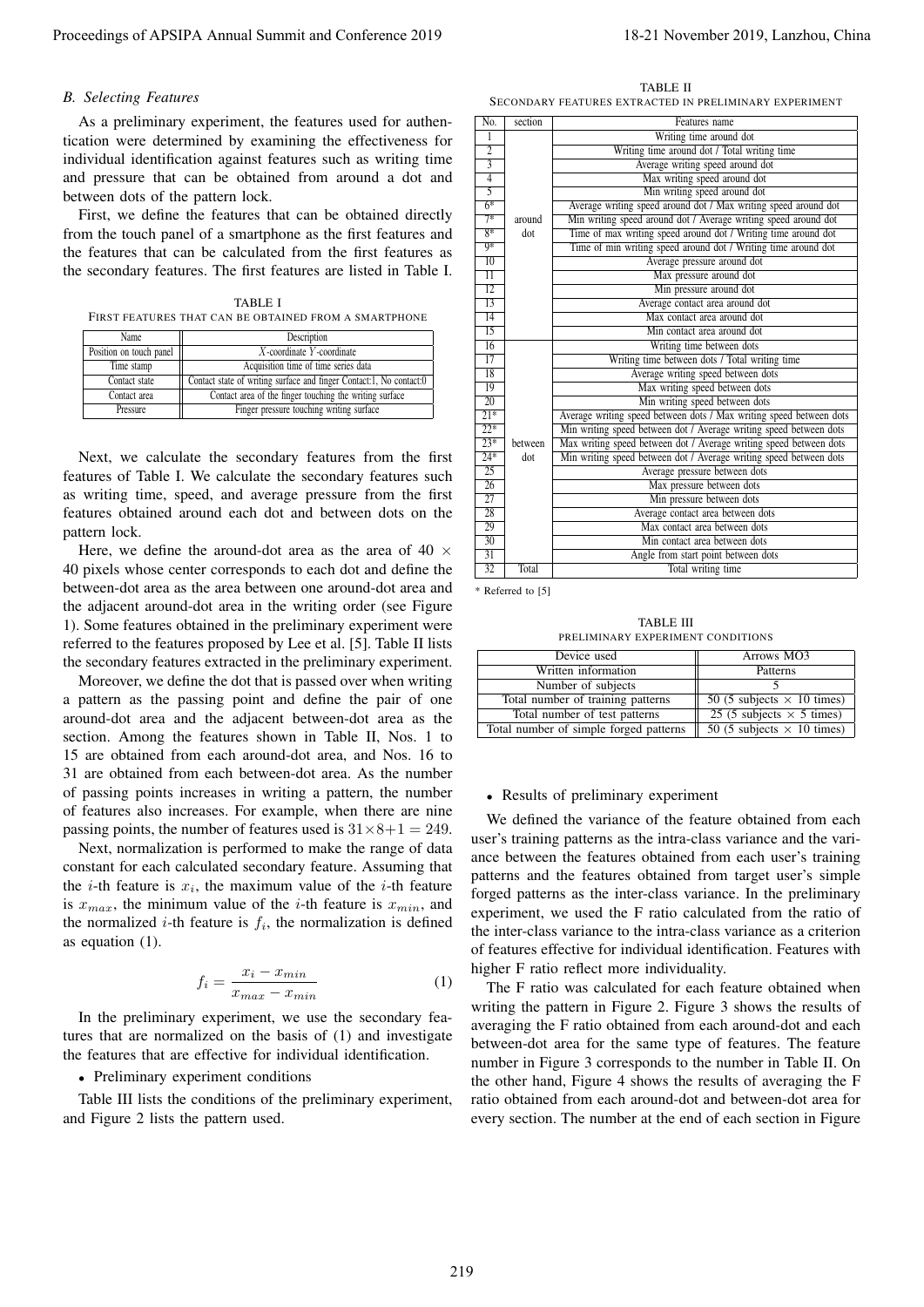

Fig. 1. Definition of around-dot area and between-dot area



Fig. 2. Pattern used in preliminary experiment

4 indicates the order of the sections passed when writing the pattern.

Focusing on the features related to the writing time (Nos. 1, 2, 16, 17, and 32) in Figure 3, the F ratio for the total writing time (No. 32) is large, but the F ratios for the writing time of around-dot and between-dot areas (Nos. 1, 2, 16, and 17) are relatively small. Based on these results, there is a high possibility that features cannot be stably extracted in local areas such as around-dot or between-dot areas.

On the other hand, in Nakamura and Toyoda [6], a Katakana character is divided into three parts (beginning, middle, and end), and features are extracted for each part. Evaluation results revealed that the middle and end parts had larger F ratios than the beginning part. From Figure 4, the results of the preliminary experiment also show that the F ratio is small in the beginning part (around and between dots 1,2,3) of the pattern and the features with a large F ratio appear in the middle part (around and between dots 4,5,6) and the end part (around and between dots 7,8,9) as in the case of Nakamura and Toyoda [6].

From the above discussion, instead of dividing the pattern into around-dot or between-dot areas, we decided to divide the pattern into beginning, middle, and end parts and broaden the area for obtaining the features for each area, which is expected to enable more stable feature extraction. Therefore,



Fig. 3. Average value of F ratio for each feature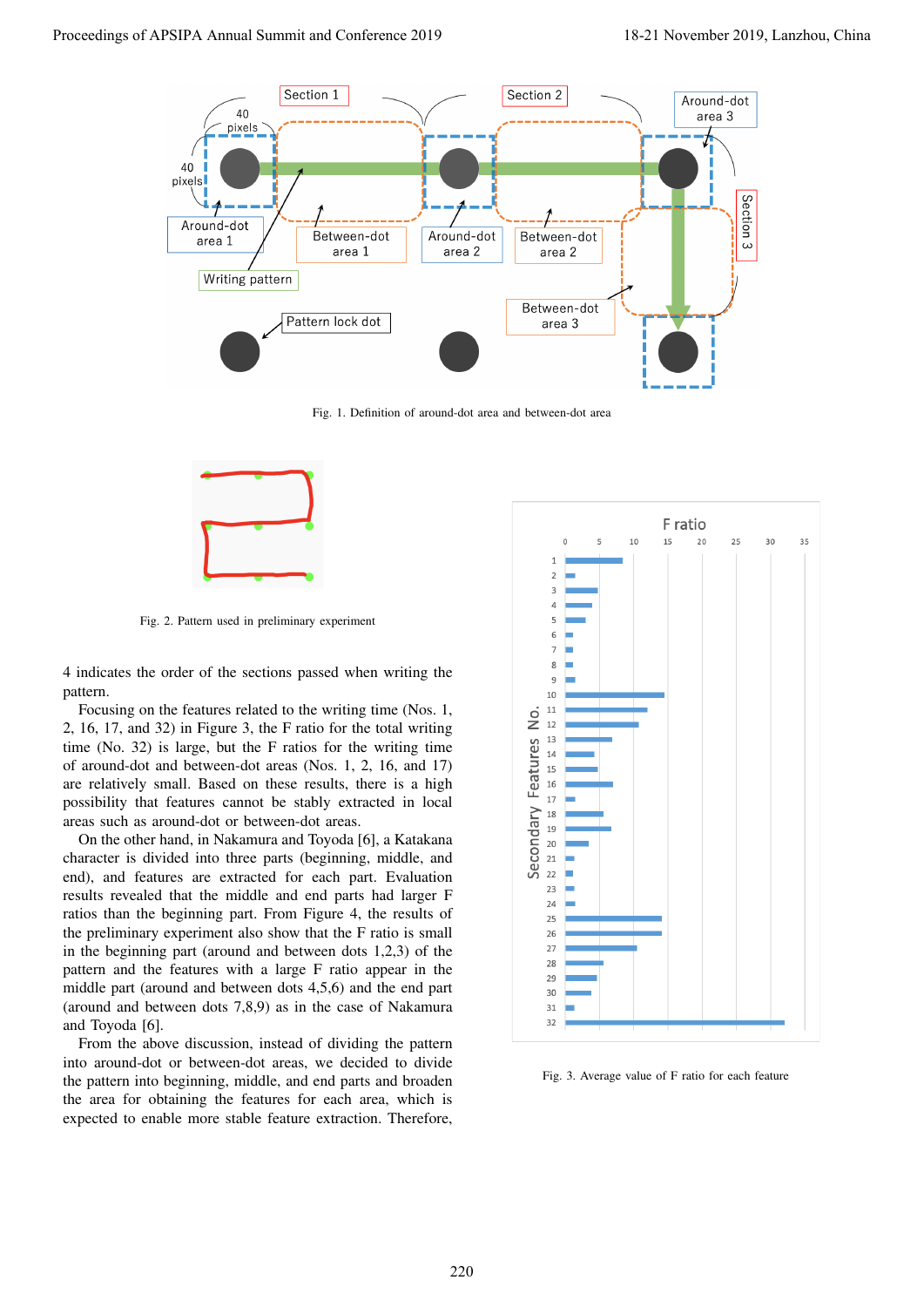

Fig. 4. Average value of F ratio for each section

$$
p_{bm} = \lceil p/3 \rceil \tag{2}
$$

$$
p_{me} = p - (p_{bm} - 1) \tag{3}
$$



Fig. 5. Example of pattern division (in the case of eight passing points)

TABLE IV SECONDARY FEATURES USED FOR AUTHENTICATION

|                                                                                  |                                    |                | <b>TABLE IV</b><br>SECONDARY FEATURES USED FOR AUTHENTICATION                                                                                                                                                                                                                                                                                                                                                                                                                                                                                                                                                                                                                                                                                                      |
|----------------------------------------------------------------------------------|------------------------------------|----------------|--------------------------------------------------------------------------------------------------------------------------------------------------------------------------------------------------------------------------------------------------------------------------------------------------------------------------------------------------------------------------------------------------------------------------------------------------------------------------------------------------------------------------------------------------------------------------------------------------------------------------------------------------------------------------------------------------------------------------------------------------------------------|
| F ratio<br>$\Omega$<br>8                                                         | No.                                | part           | Features name                                                                                                                                                                                                                                                                                                                                                                                                                                                                                                                                                                                                                                                                                                                                                      |
|                                                                                  | 1                                  |                | Writing time beginning part                                                                                                                                                                                                                                                                                                                                                                                                                                                                                                                                                                                                                                                                                                                                        |
| around-dot 1                                                                     | $\overline{2}$                     |                | Writing time beginning part / Total writing time                                                                                                                                                                                                                                                                                                                                                                                                                                                                                                                                                                                                                                                                                                                   |
| between-dot 1                                                                    |                                    |                | Average writing speed beginning part                                                                                                                                                                                                                                                                                                                                                                                                                                                                                                                                                                                                                                                                                                                               |
| aro und-dot 2                                                                    | $\overline{4}$<br>5                |                | Max writing speed beginning part<br>Min writing speed beginning part                                                                                                                                                                                                                                                                                                                                                                                                                                                                                                                                                                                                                                                                                               |
| between-dot 2                                                                    | 6                                  |                | Average writing speed beginning part / Max writing speed beginning part                                                                                                                                                                                                                                                                                                                                                                                                                                                                                                                                                                                                                                                                                            |
| around-dot 3                                                                     | 7                                  |                | Min writing speed beginning part / Average writing speed beginning part                                                                                                                                                                                                                                                                                                                                                                                                                                                                                                                                                                                                                                                                                            |
| between-dot 3                                                                    | 8                                  | beginning      | Time of max writing speed beginning part / Writing time beginning part                                                                                                                                                                                                                                                                                                                                                                                                                                                                                                                                                                                                                                                                                             |
| aro und-dot 4                                                                    | $\overline{9}$<br>$\overline{10}$  | part           | Time of min writing speed beginning part / Writing time beginning part<br>Average pressure beginning part                                                                                                                                                                                                                                                                                                                                                                                                                                                                                                                                                                                                                                                          |
| between-dot 4                                                                    | $\overline{\rm{11}}$               |                | Max pressure beginning part                                                                                                                                                                                                                                                                                                                                                                                                                                                                                                                                                                                                                                                                                                                                        |
| around-dot 5                                                                     | 12                                 |                | Min pressure beginning part                                                                                                                                                                                                                                                                                                                                                                                                                                                                                                                                                                                                                                                                                                                                        |
|                                                                                  | $\overline{13}$<br>$\overline{14}$ |                | Average contact area beginning part                                                                                                                                                                                                                                                                                                                                                                                                                                                                                                                                                                                                                                                                                                                                |
| between-dot5                                                                     | $\overline{15}$                    |                | Max contact area beginning part<br>Mix contact area beginning part                                                                                                                                                                                                                                                                                                                                                                                                                                                                                                                                                                                                                                                                                                 |
| aro und-dot 6                                                                    | 16                                 |                | Angle from start point beginning part                                                                                                                                                                                                                                                                                                                                                                                                                                                                                                                                                                                                                                                                                                                              |
| between-dot 6                                                                    | 17                                 |                | Writing time middle part                                                                                                                                                                                                                                                                                                                                                                                                                                                                                                                                                                                                                                                                                                                                           |
| around-dot 7                                                                     | 18                                 |                | Writing time middle part / Total writing time                                                                                                                                                                                                                                                                                                                                                                                                                                                                                                                                                                                                                                                                                                                      |
| between-dot 7                                                                    | 19<br>20                           |                | Average writing speed middle part<br>Max writing speed middle part                                                                                                                                                                                                                                                                                                                                                                                                                                                                                                                                                                                                                                                                                                 |
| aro und-dot 8                                                                    | 21                                 |                | Min writing speed middle part                                                                                                                                                                                                                                                                                                                                                                                                                                                                                                                                                                                                                                                                                                                                      |
| between-dot 8                                                                    | 22                                 |                | Average writing speed middle part / Max writing speed middle part                                                                                                                                                                                                                                                                                                                                                                                                                                                                                                                                                                                                                                                                                                  |
|                                                                                  | $\overline{23}$                    |                | Min writing speed middle part / Average writing speed middle part                                                                                                                                                                                                                                                                                                                                                                                                                                                                                                                                                                                                                                                                                                  |
|                                                                                  | $\overline{24}$<br>25              | middle<br>part | Time of max writing speed middle part / Writing time middle part<br>Time of min writing speed middle part / Writing time middle part                                                                                                                                                                                                                                                                                                                                                                                                                                                                                                                                                                                                                               |
| Fig. 4. Average value of F ratio for each section                                | $\overline{26}$                    |                | Average pressure middle part                                                                                                                                                                                                                                                                                                                                                                                                                                                                                                                                                                                                                                                                                                                                       |
|                                                                                  | 27                                 |                | Max pressure middle part                                                                                                                                                                                                                                                                                                                                                                                                                                                                                                                                                                                                                                                                                                                                           |
|                                                                                  | $\overline{28}$                    |                | Min pressure middle part                                                                                                                                                                                                                                                                                                                                                                                                                                                                                                                                                                                                                                                                                                                                           |
| in this paper, with reference to Nakamura and Toyoda [6], the                    | $\overline{29}$<br>30              |                | Average contact area middle part<br>Max contact area middle part                                                                                                                                                                                                                                                                                                                                                                                                                                                                                                                                                                                                                                                                                                   |
| pattern is divided into three parts, and for each part, features                 | 31                                 |                | Min contact area middle part                                                                                                                                                                                                                                                                                                                                                                                                                                                                                                                                                                                                                                                                                                                                       |
| such as writing speed, pressure, and contact area are extracted.                 | 32                                 |                | Angle from start point middle part                                                                                                                                                                                                                                                                                                                                                                                                                                                                                                                                                                                                                                                                                                                                 |
| Table IV lists the secondary features used for evaluation. Here,                 | 33                                 |                | Writing time end part                                                                                                                                                                                                                                                                                                                                                                                                                                                                                                                                                                                                                                                                                                                                              |
| the section changes the part divided in accordance with the                      | 34<br>35                           |                | Writing time end part / Total writing time<br>Average writing speed end part                                                                                                                                                                                                                                                                                                                                                                                                                                                                                                                                                                                                                                                                                       |
|                                                                                  | $\overline{36}$                    |                | Max writing speed end part                                                                                                                                                                                                                                                                                                                                                                                                                                                                                                                                                                                                                                                                                                                                         |
| number of passing points at the time of pattern writing.                         | $\overline{37}$                    |                | Min writing speed end part                                                                                                                                                                                                                                                                                                                                                                                                                                                                                                                                                                                                                                                                                                                                         |
| The number of passing points is $p$ , the division points of the                 | $\overline{38}$<br>$\overline{39}$ |                | Average writing speed end part / Max writing speed end part<br>Min writing speed end part / Average writing speed end part                                                                                                                                                                                                                                                                                                                                                                                                                                                                                                                                                                                                                                         |
| beginning and middle parts are the $p_{bm}$ -th passing point, and               | 40                                 | end            | Time of max writing speed end part/ Writing time end part                                                                                                                                                                                                                                                                                                                                                                                                                                                                                                                                                                                                                                                                                                          |
| the dividing points of the middle and end parts are the $p_{me}$ -th             | 41                                 | part           | Time of min writing speed end part/ Writing time end part                                                                                                                                                                                                                                                                                                                                                                                                                                                                                                                                                                                                                                                                                                          |
| passing point. Then, $p_{bm}$ and $p_{me}$ are defined by equations              | 42                                 |                | Average pressure end part                                                                                                                                                                                                                                                                                                                                                                                                                                                                                                                                                                                                                                                                                                                                          |
| (2) and (3), respectively. Here, $\lceil p/3 \rceil$ represents the smallest     | 43<br>44                           |                | Max pressure end part<br>Min pressure end part                                                                                                                                                                                                                                                                                                                                                                                                                                                                                                                                                                                                                                                                                                                     |
| integer $p/3$ or more. Figure 5 shows an example of division                     | 45                                 |                | Average contact area end part                                                                                                                                                                                                                                                                                                                                                                                                                                                                                                                                                                                                                                                                                                                                      |
| when the number of passing points of the pattern is eight.                       | 46                                 |                | Max contact area end part                                                                                                                                                                                                                                                                                                                                                                                                                                                                                                                                                                                                                                                                                                                                          |
|                                                                                  | 47<br>48                           |                | Min contact area end part                                                                                                                                                                                                                                                                                                                                                                                                                                                                                                                                                                                                                                                                                                                                          |
|                                                                                  | 49                                 | Total          | Angle from start point end part<br>Total writing time                                                                                                                                                                                                                                                                                                                                                                                                                                                                                                                                                                                                                                                                                                              |
| $=$ $\lceil p/3 \rceil$<br>(2)<br>$p_{bm}$<br>$p_{me} = p - (p_{bm} - 1)$<br>(3) |                                    |                |                                                                                                                                                                                                                                                                                                                                                                                                                                                                                                                                                                                                                                                                                                                                                                    |
| Beginning part<br>Middle part<br>End part                                        | method.                            |                | C. User authentication algorithm<br>Figure 6 shows the process of authentication in the proposed<br>By using the features shown in Table IV, matching is<br>performed by using three types of algorithms: Manhattan<br>distance, support vector machine (SVM), and random forest.<br>We define the pattern written by the authenticating user as a<br>genuine pattern. In the case of Manhattan distance, we divide<br>the genuine pattern into training and test patterns. The distance<br>between the features obtained from the training pattern and the<br>features obtained from the test pattern or the simple forged<br>pattern is calculated. If the distance is smaller than the preset<br>threshold, the user is authenticated to be genuine; otherwise, |

#### *C. User authentication algorithm*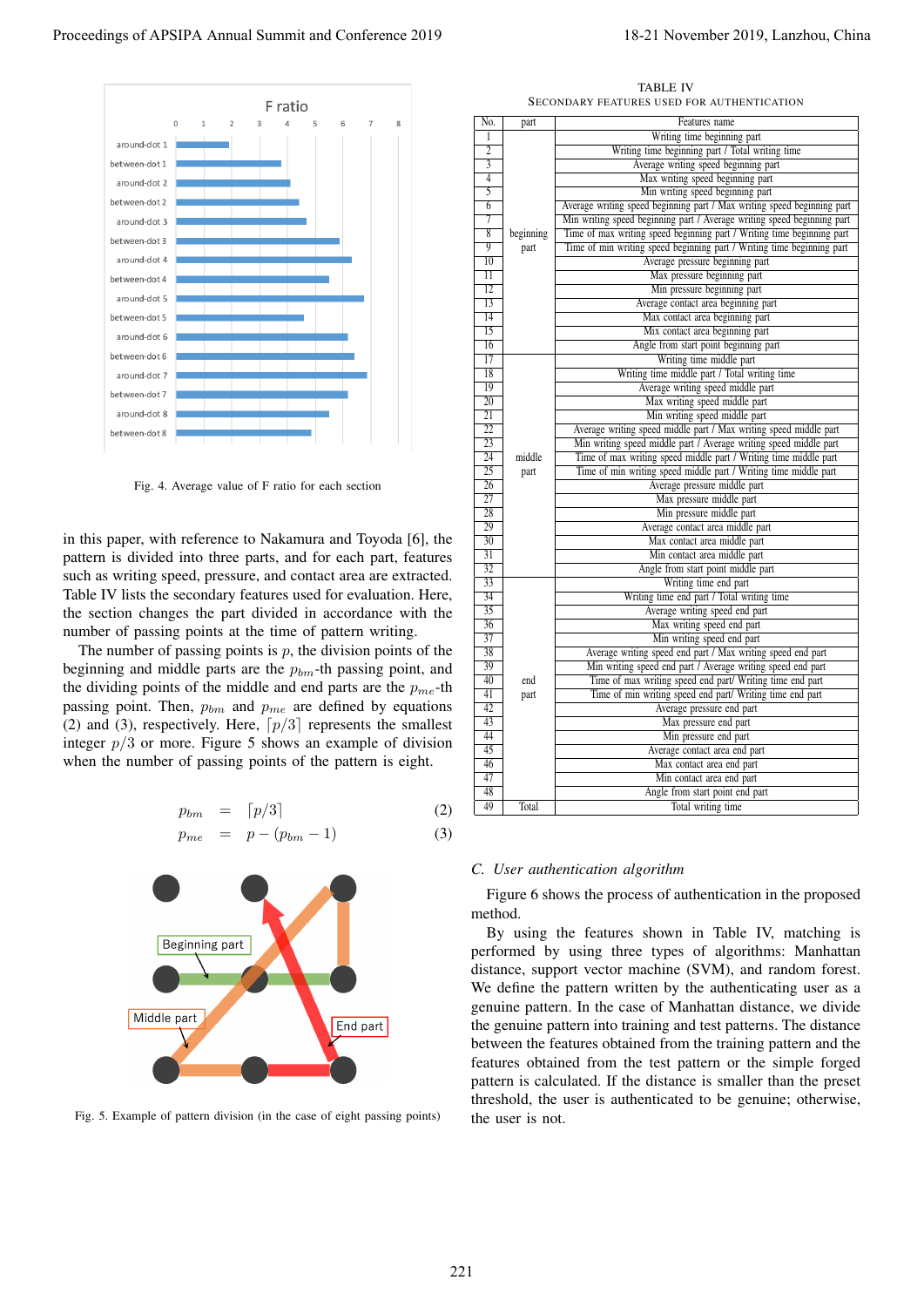

Fig. 6. User authentication algorithm

In the case of SVM and random forest, the genuine pattern and the simple forged pattern are divided into a training pattern and a test pattern, and features obtained from the training pattern are used as training data. The training data is used to train each algorithm, and the test pattern of the user is identified by a two-class classification of a person and others by the algorithm after training (see Figure 7).



Fig. 7. Process of authentication of SVM and Random forest

## III. SIMULATION EXPERIMENTS

Two experiments were conducted to evaluate the reliability of the proposed method. First, we compared the authentication accuracies of the proposed method and the related method [4]. Next, we evaluated the change in the authentication accuracy when one or two parts from which the features are extracted were selected from among the beginning, middle, and end parts. Three patterns were used in the experiment, and each pattern had a different number of passing points at the time of writing and a different angle at the time of bending. Figures 8 to 10 list the patterns used in the experiments, and Table V lists the parameters of the experiments.



TABLE V EXPERIMENTAL CONDITIONS

| Device used              | Arrows MO3                          |  |  |
|--------------------------|-------------------------------------|--|--|
| Written information      | Pattern (A,B,C)                     |  |  |
| Number of subjects       |                                     |  |  |
| Total number of patterns | 200 (10 subjects $\times$ 20 times) |  |  |
|                          | Position on touch panel $(X, Y)$    |  |  |
|                          | Time stamp                          |  |  |
| Obtained information     | Contact state $(1 or 0)$            |  |  |
|                          | Contact area                        |  |  |
|                          | Pressure                            |  |  |

#### *A. Comparison with related method*

First, we evaluated and compared the authentication accuracy when using the features in the related method [4] and in the proposed method. In the experiment, patterns other than that of the person in the comparison are treated as simple forged data. The methods were compared using Manhattan distance, SVM, and random forest, and the EER was calculated as the authentication accuracy. Table VI lists the EER when using the features in the related method [4] and proposed method.

TABLE VI EER COMPARISON BETWEEN RELATED AND PROPOSED METHODS

| pattern            |   | method               | Manhattan | <b>SVM</b> | Random forest |  |
|--------------------|---|----------------------|-----------|------------|---------------|--|
| EER<br>В<br>$(\%)$ | A | Related research [4] | 19.4      | 11.0       | 9.0           |  |
|                    |   | Proposed             | 10.6      | 4.3        |               |  |
|                    |   | Related research [4] | 16.3      | 8.6        | 6.7           |  |
|                    |   | Proposed             | 67        | 19         | 3.7           |  |
|                    |   | Related research [4] | 10.8      | 4.4        | 3.8           |  |
|                    |   | Proposed             | 5.4       |            |               |  |

From Table VI, the proposed method has lower EER and higher authentication accuracy than the related method [4] for all algorithms. In addition, since each pattern has a different EER, the authentication accuracy may possibly change depending on the shape of the pattern. Since the number of passing points increases and the value of EER decreases in the order of A, B, and C, increasing the number of passing points in the pattern may possibly have improved the authentication accuracy.

#### *B. Authentication accuracy for each part*

Next, the authentication accuracy for the beginning, middle, and end parts of each pattern and the recognition accuracy when two of the parts were selected were determined and evaluated. Table VII lists the EER for each part of each pattern in the case of using Manhattan distance.

TABLE VII EER FOR EACH PART part beginning middle end beginning & middle beginning & end middle & end all parts EER  $(% )$ A 23.7 | 17.3 | 11.7 | 14.4 | 10.5 | 11.1 | 10.6  $B$  18.9 11.4 9.7 10.3 1 8.0 6.4 6.7

From Table VII, the end part has the lowest EER in any pattern and high authentication accuracy. In addition, when

C | 15.2 | 11.4 | 10.7 | 7.57 | 6.19 | 5.9 | 5.4